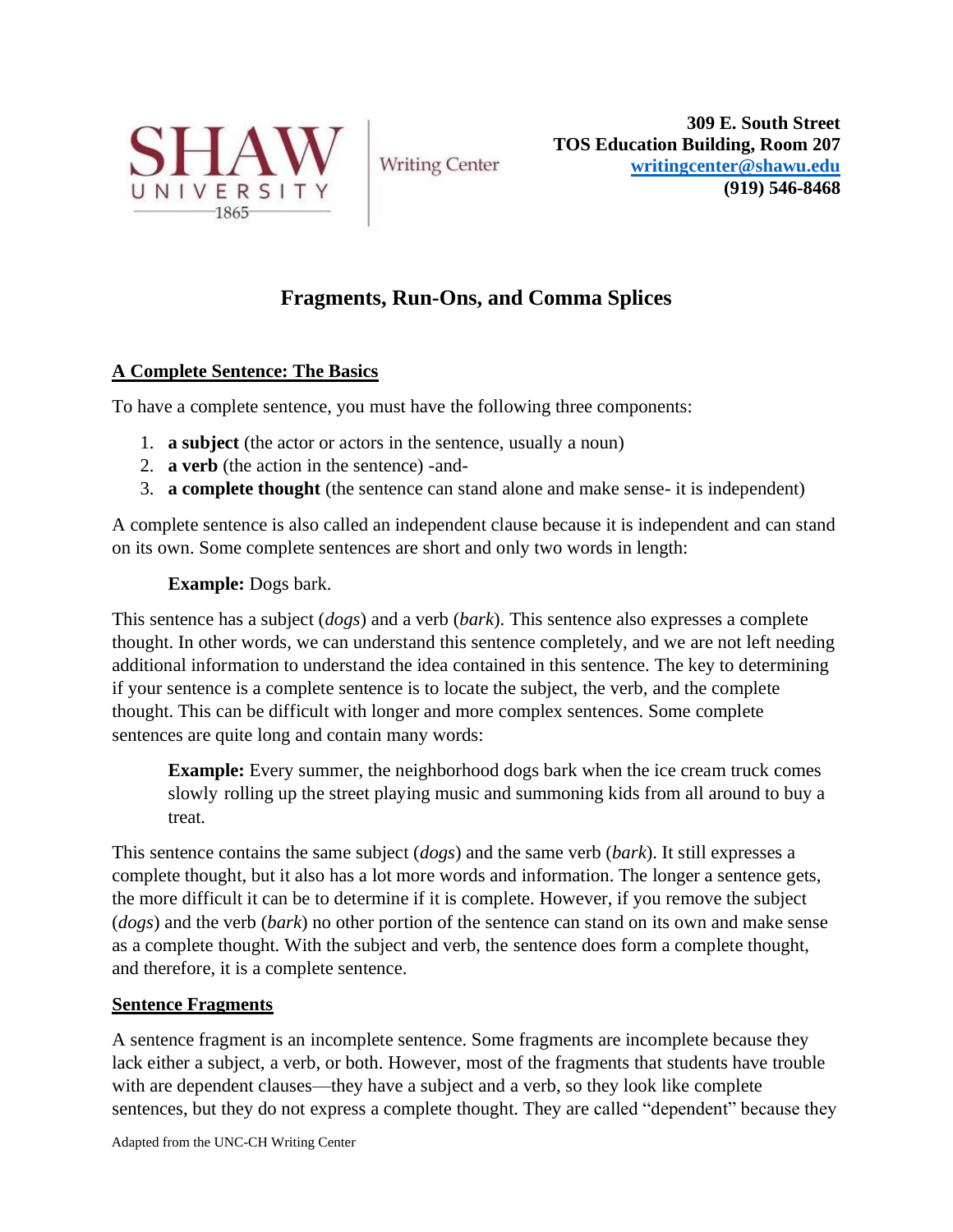cannot stand on their own as complete sentences. The following are some examples of dependent clause sentence fragments:

Because Drake is a Canadian citizen (...because what? What did Drake do?)

If you want to post to Instagram  $(...$ if what? What do you need to do to post?)

When you finally graduate from Shaw (...what will happen?)

Since I am originally from Texas (...what is the case since you are from Texas?)

After she pledged for the sorority  $(...$ what happened after she pledged?)

Each of these examples has both a subject and a verb, which are underlined. So why are they dependent clause sentence fragments? The reason is because each begins with a dependent word, also known as a subordinating conjunction. These subordinating conjunctions are highlighted in each sentence above. Subordinating conjunctions have three primary purposes:

- 1. to join two sentences together
	- a. *They went on vacation because they won the lottery.*
- 2. to make one of the sentences dependent on the other for a complete thought a. *Before she left for school, she grabbed her phone and keys.*
- 3. to indicate a logical relationship
	- a. *Since I bought that car myself, I can drive it whenever I want.*

To fix sentence fragments or verify that the sentence is not a fragment, you must (1) identify the subject, the verb, and the complete thought. Then (2) review the sentence for any subordinating conjunctions. If you find one, (3) identify the dependent clause it is attached to. Finally, (4) make sure that dependent clause is attached to an independent clause. Take the following example:

*Unless you take ENG 111, you cannot graduate from Shaw.*

- 1. The subject in this sentence is "*you"* and the verb is *"cannot graduate."* The though is completed with the addition of *"from Shaw."*
- 2. This sentence does have one subordinating conjunction: *"unless."*
- 3. The dependent clause this subordinating conjunction is attached to is *"unless you take ENG 111."*
- 4. This dependent clause is attached to the independent clause *"you cannot graduate from Shaw."* Therefore, this is not a fragment and is correct.

## **Run-on Sentences**

A run-on sentence, also called a fused sentence, occurs when you have two or more complete sentences (independent clauses) that are joined together without being separated properly. The following is an example of a run-on sentence:

*My girlfriend posted a video of me on TikTok it was so embarrassing!*

Although this may appear to be a single sentence, it is actually two complete sentences that are not properly separated. The first complete sentence is *"my girlfriend posted a video of me on*